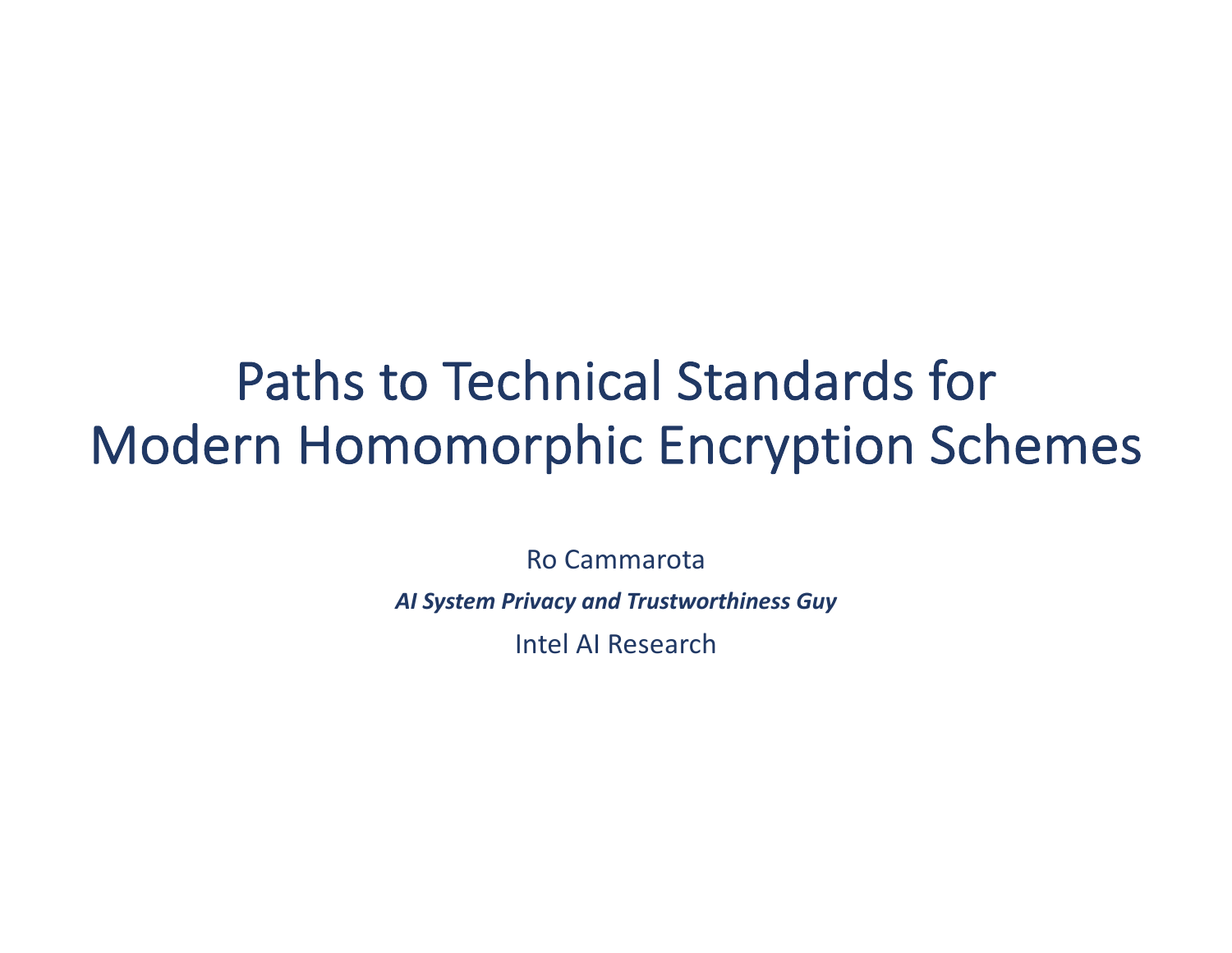## Agenda

- Outreach
- Standards Recognition
- Proposed Next Steps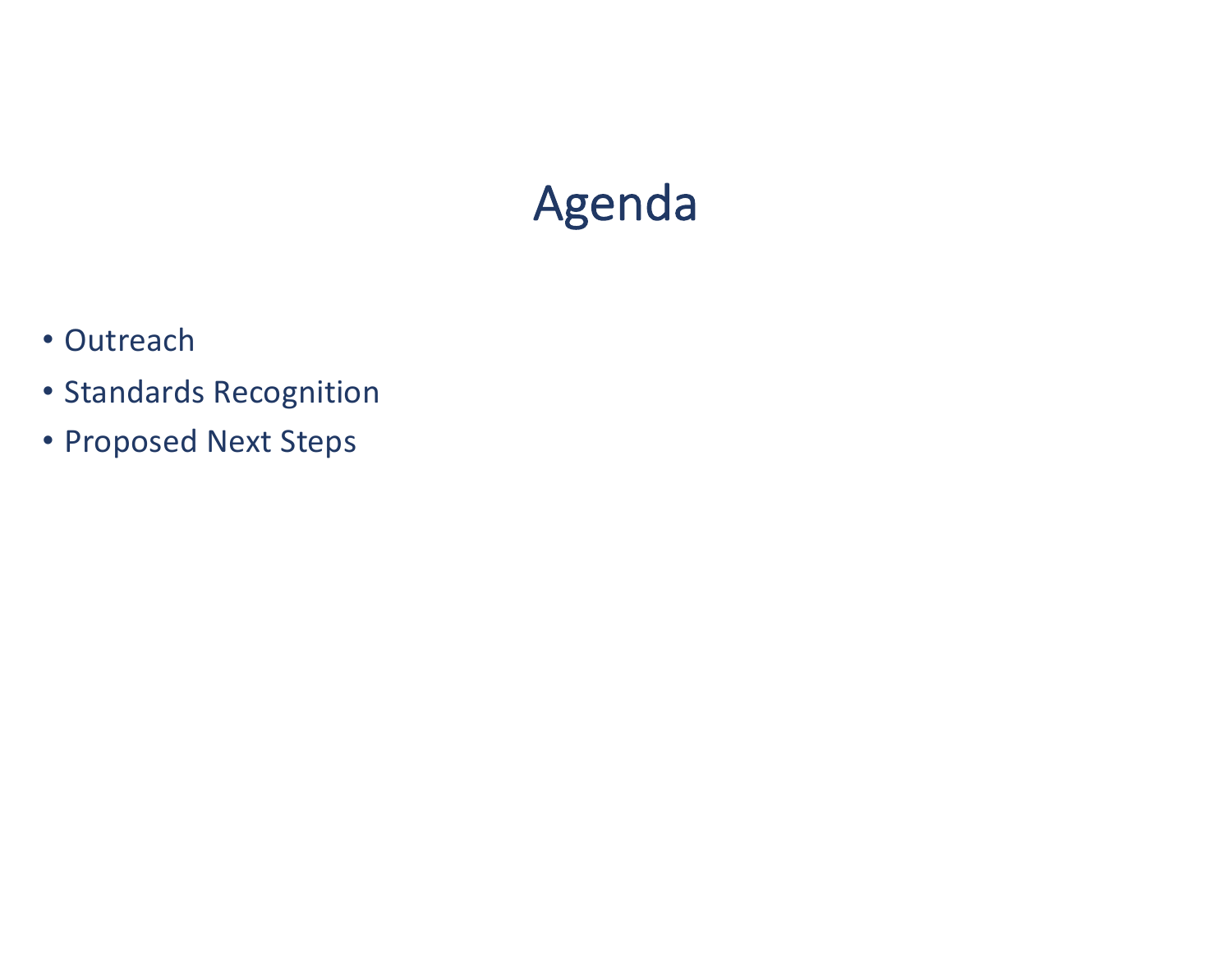#### **Outreach**

- Goal: Find adoption beyond the stakeholders, enthusiasts and niche markets
	- Software and semiconductor industry pay attention to privacy, startups proliferate
	- Privacy-preserving technologies can be architected as a solution (e.g., HE, MPC, TEE)
	- Go beyond proofs of concept requires wider recognition (e.g., by standards bodies.)
- How: Leverage this venues' participant positions into standards bodies, being mindful of the different bodies mindsets
	- E.g., IEEE, ISO, TG to define technologies.
	- E.g., IETF, WFA to implement technologies.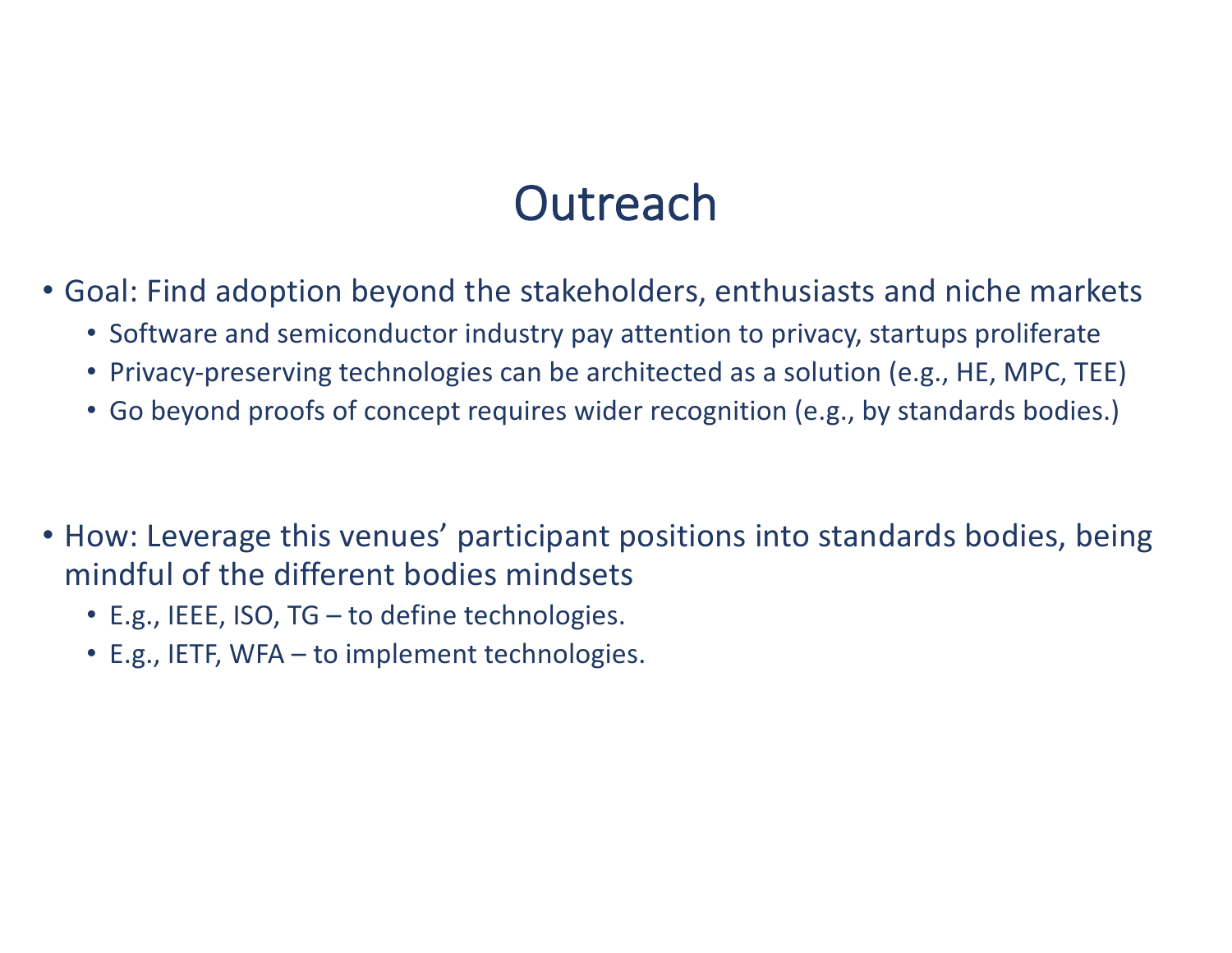### Standards Recognition

- ISO:
	- Seek acknowledgment of a broader community with starting a study period in JTC1 SC27.
	- Follow up with gathering experts input for next steps, e.g., amendments ISO/ IEC FDIS 18033-6, new standards.
	- [https://www.iec.ch/members\\_experts/refdocs/iec/JTC1-Supplement-2017.pd](https://www.iec.ch/members_experts/refdocs/iec/JTC1-Supplement-2017.pdf)f
- IEEE:
	- Start a study group, e.g., in P1363, to develop a PAR for "Recommended Practices on the use of HE schemes in applications."
	- For a working group and develop the standards upon PAR approval.
	- [https://standards.ieee.org/faqs/pars.htm](https://standards.ieee.org/faqs/pars.html)l
- IETF:
	- Option 1: Prepare (improve the technical writing of current documents) and submit to Area Director as Standards Track RFC.
	- Option 2: Informational RFC fastest but not recommended, as it's not a document vetted by a community of experts.
	- [https://www.ietf.org/blog/guidance-area-director-sponsoring-documents](https://www.ietf.org/blog/guidance-area-director-sponsoring-documents/)/
- Other Bodies in Specific Application Domains (e.g., IEEE 802.x, WFA.)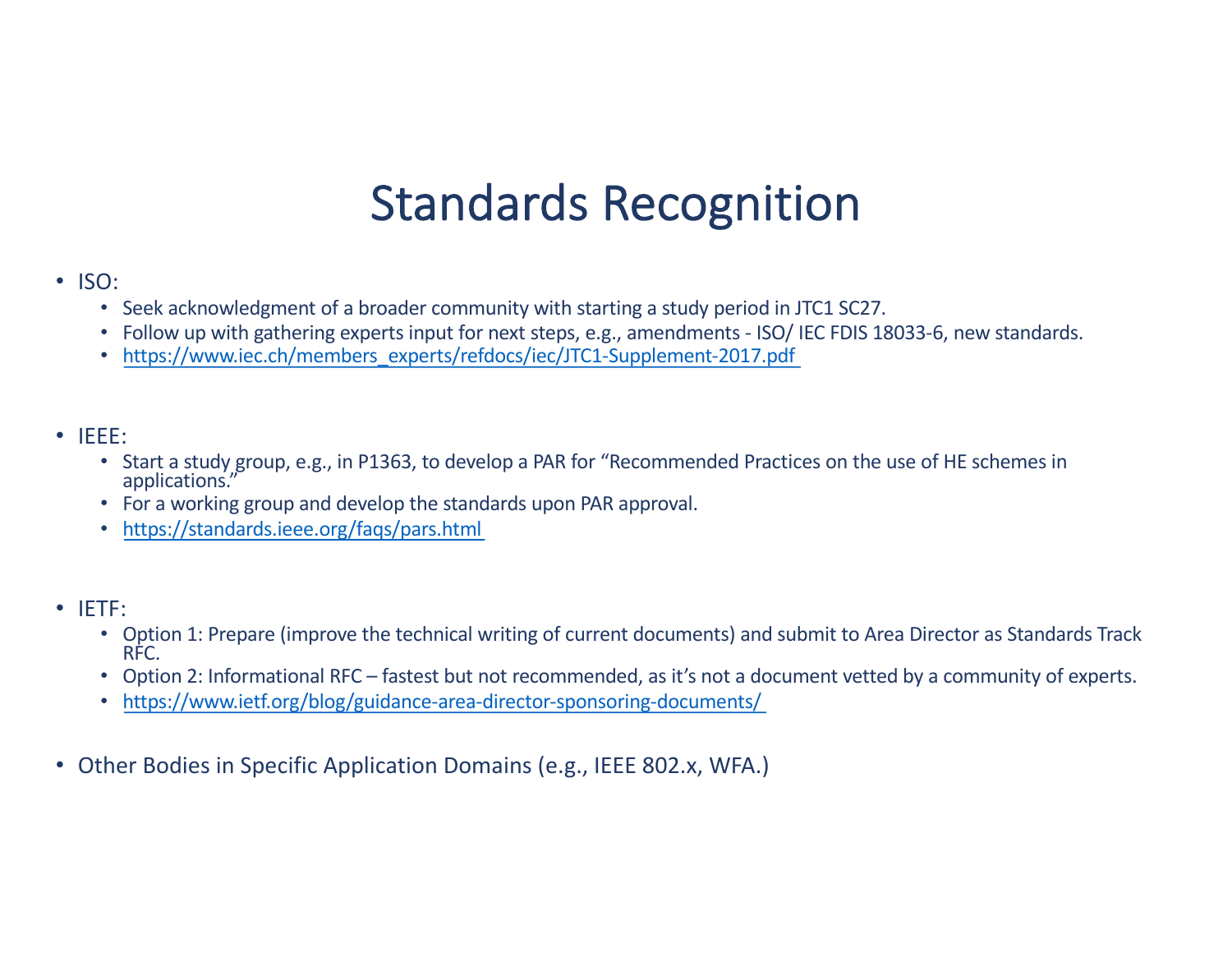## Dealing with possible Headwinds with Benchmarks

 $\sim$ 60x slowdown  $\sim$ on CPU with HE + MPC



- Performance/ resource utilization never looked better (for digit recognition figures above.)
- Expected deployment for consumers use cases, such face recognition, preventive health-care, recommendation systems other machine learning services, but also localization.
- More performance improvement possible with leveraging architecture specific optimizations, e.g., avx, blocking, maybe accelerators.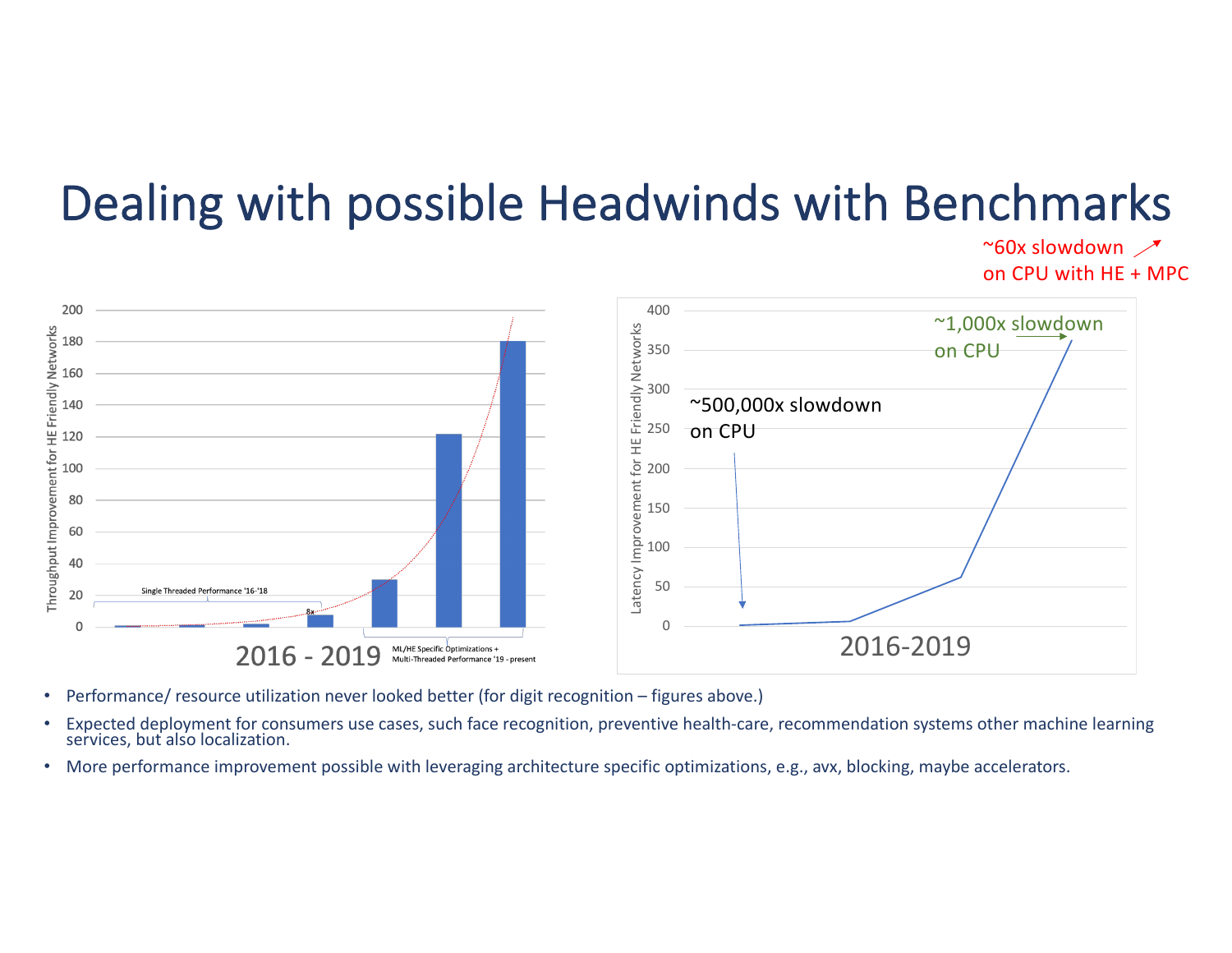#### Proposals/ Recommendations

- Proposal 1 coming ~8-10 weeks: improve technical writing
	- Derive new documents to the highest level of details required (e.g., for IETF submissions)
	- *Decide on the standards document type.*
	- *Add Implementable Procedures.*
	- *Add Test Vector*.
	- Decide on one scheme to begin with, e.g., BFV, but leave space to expand.
- Proposal 2 coming ~1-2Qr: create a new document with benchmarks and both quantitative/ qualitative assessments.
	- Decide on the benchmarks and benchmark setup.
	- Create and open the benchmark to the public.
- Recommendations: Strategy and Tactics  $-\infty$ 2-5 years run.
	- *Produce a draft for IETF standards track – the least it requires executing of proposals 1.*
	- Consider the possibility of study groups at ISO and IETF, or IETF and find adoption in IEEE application standards – *requires executing of proposal 2*
	- A third alternative is IEEE *requires executing proposal 1 and 2.*